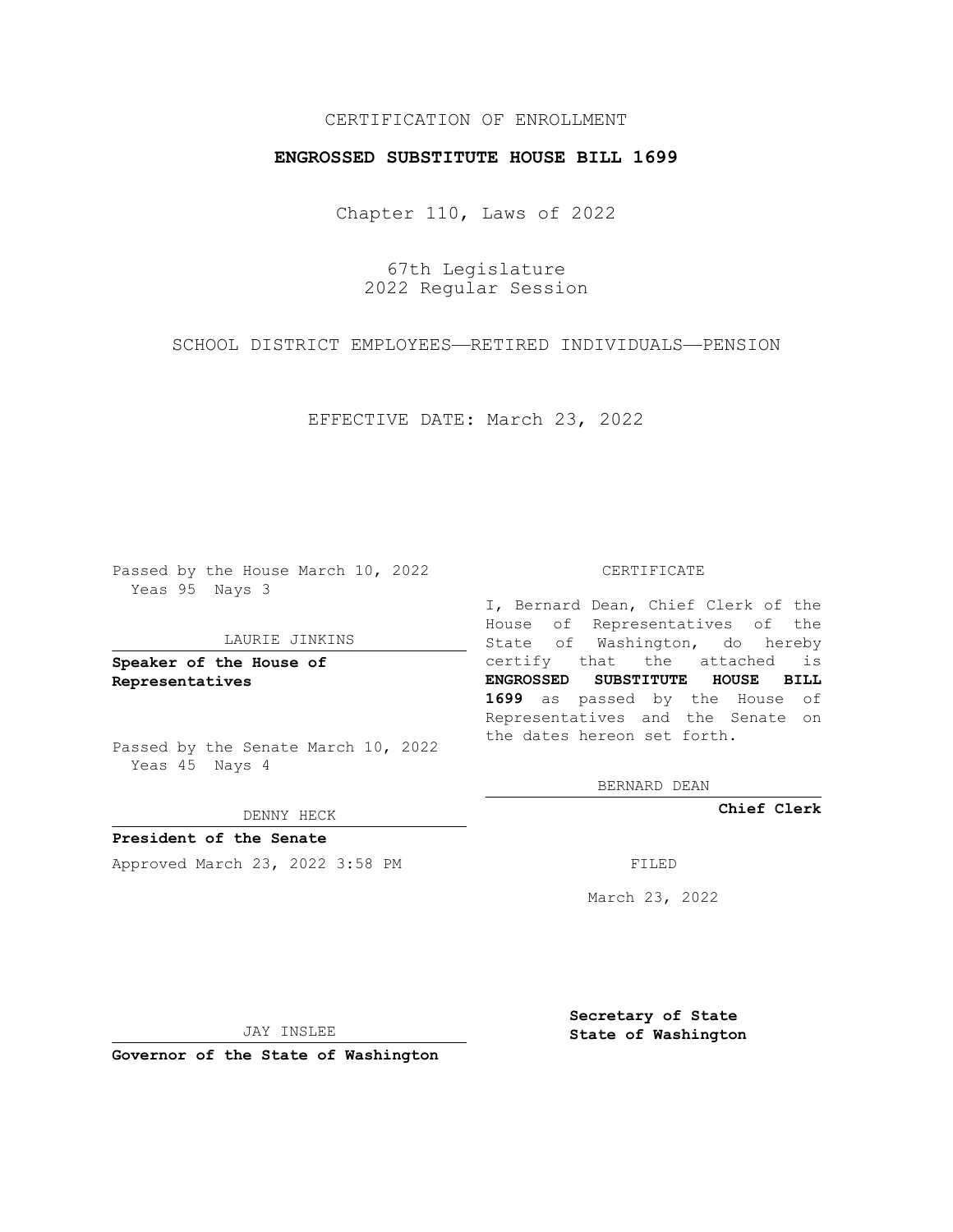### **ENGROSSED SUBSTITUTE HOUSE BILL 1699**

AS AMENDED BY THE SENATE

Passed Legislature - 2022 Regular Session

# **State of Washington 67th Legislature 2022 Regular Session**

**By** House Appropriations (originally sponsored by Representatives Bergquist, Volz, Ryu, Leavitt, Chase, Robertson, Graham, Springer, Sells, Valdez, Dolan, Paul, Callan, Gilday, Goodman, Taylor, Macri, Ramos, Santos, Pollet, Griffey, Riccelli, Frame, and Kloba)

READ FIRST TIME 01/28/22.

 AN ACT Relating to permitting individuals retired from the public employees retirement system, the teachers retirement system, and the school employees retirement system additional opportunities to work for a school district for up to 1,040 hours per school year while in receipt of pension benefits until July 1, 2025; amending RCW 41.32.570, 41.32.802, 41.32.862, 41.35.060, and 41.40.037; repealing RCW 41.35.065 and 41.32.068; and declaring an emergency.

BE IT ENACTED BY THE LEGISLATURE OF THE STATE OF WASHINGTON:

 **Sec. 1.** RCW 41.32.570 and 2011 1st sp.s. c 47 s 10 are each 10 amended to read as follows:

 (1)(a) If a retiree enters employment with an employer sooner than one calendar month after his or her accrual date, the retiree's monthly retirement allowance will be reduced by five and one-half percent for every seven hours worked during that month. This reduction will be applied each month until the retiree remains absent from employment with an employer for one full calendar month.

 (b) The benefit reduction provided in (a) of this subsection will accrue for a maximum of one hundred forty hours per month. Any monthly benefit reduction over one hundred percent will be applied to the benefit the retiree is eligible to receive in subsequent months.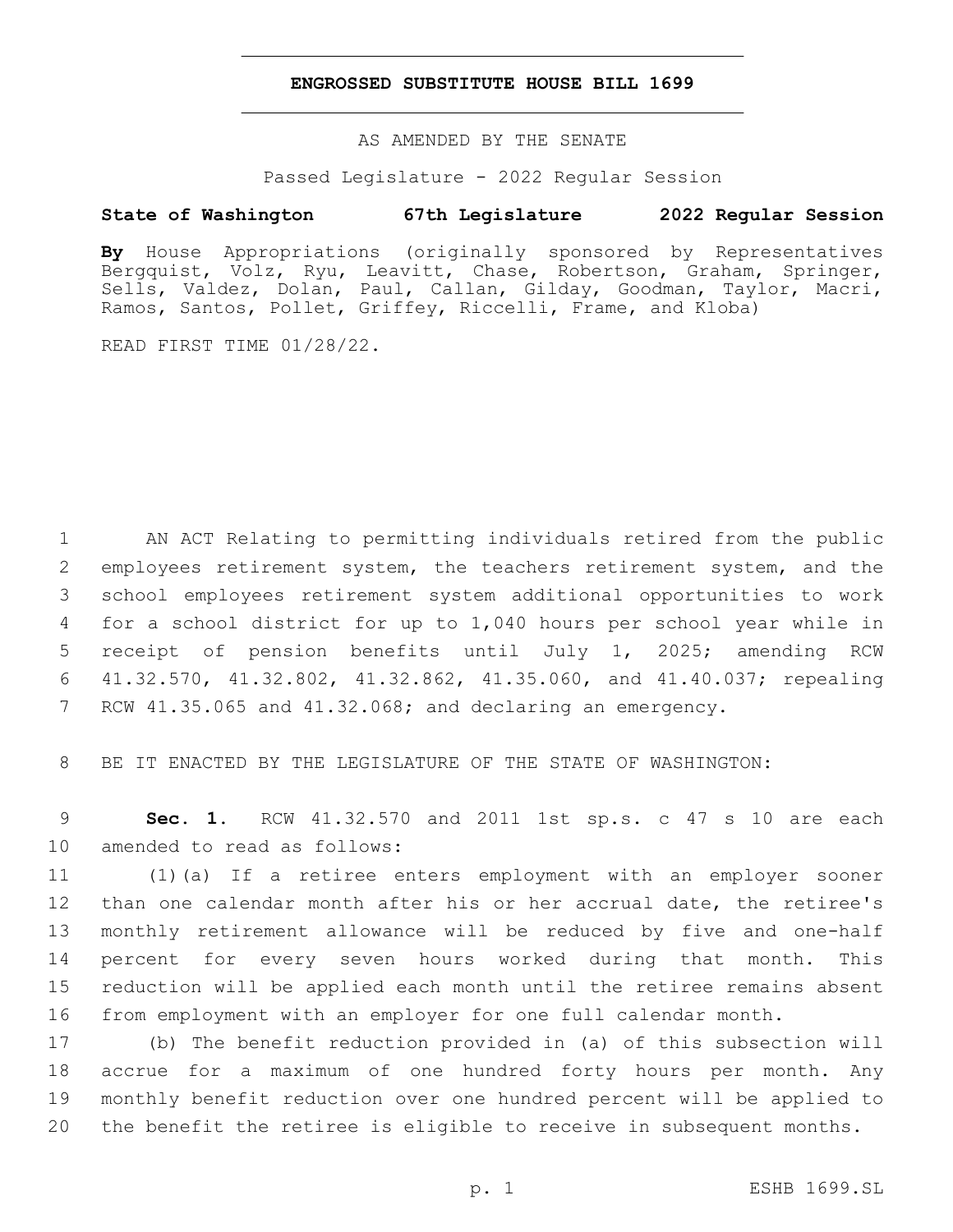(2) Any retired teacher or retired administrator who enters service in any public educational institution in Washington state at least one calendar month after his or her accrual date shall cease to receive pension payments while engaged in such service, after the retiree has rendered service for more than eight hundred sixty-seven 6 hours in a school year.

 (3)(a) Between the effective date of this section and July 1, 8 2025, a retiree who reenters employment more than one calendar month 9 after his or her accrual date, and who enters service in a school district in a nonadministrative position shall continue to receive pension payments while engaged in such service, until the retiree has 12 rendered service for more than 1,040 hours in a school year.

13 (b) Between the effective date of this section and July 1, 2025, 14 a retiree that retired before January 1, 2022, and who enters service 15 in a second-class school district, as defined in RCW 28A.300.065, as either a district superintendent or an in-school administrator shall 17 continue to receive pension payments while engaged in such service, until the retiree has rendered service for more than 1,040 hours in a 19 school year.

 (4) The department shall collect and provide the state actuary with information relevant to the use of this section for the select 22 committee on pension policy.

 $((44))$   $(5)$  The legislature reserves the right to amend or repeal this section in the future and no member or beneficiary has a contractual right to be employed for more than five hundred twenty-five hours per year without a reduction of his or her pension.

 **Sec. 2.** RCW 41.32.802 and 2011 1st sp.s. c 47 s 12 are each 28 amended to read as follows:

 (1)(a) If a retiree enters employment with an employer sooner than one calendar month after his or her accrual date, the retiree's monthly retirement allowance will be reduced by five and one-half percent for every seven hours worked during that month. This reduction will be applied each month until the retiree remains absent from employment with an employer for one full calendar month.

 (b) The benefit reduction provided in (a) of this subsection will accrue for a maximum of one hundred forty hours per month. Any benefit reduction over one hundred percent will be applied to the benefit the retiree is eligible to receive in subsequent months.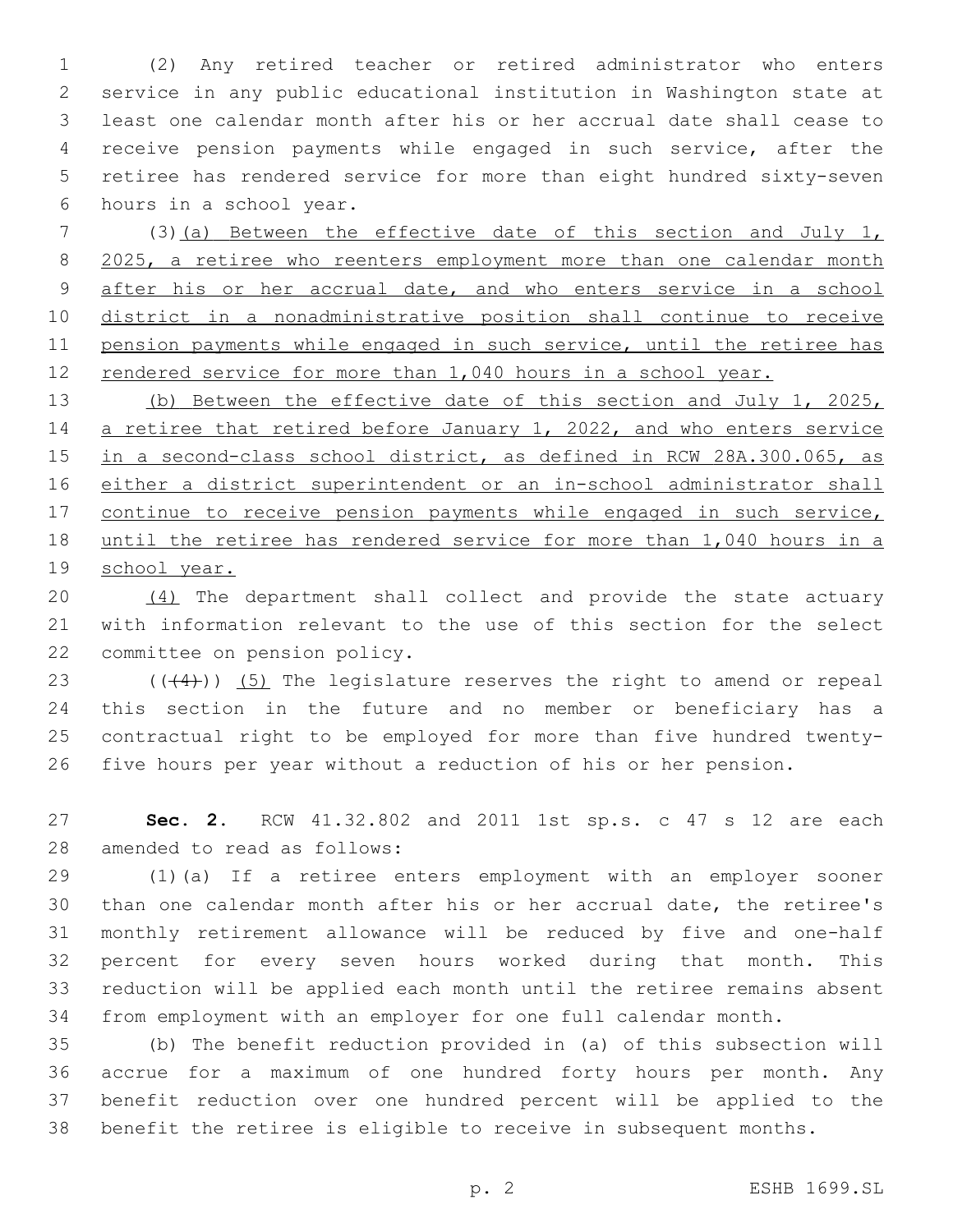(2)(a) A retiree who has satisfied the break in employment requirement of subsection (1) of this section, may work up to eight hundred sixty-seven hours per calendar year in an eligible position, as defined in RCW 41.32.010, 41.35.010, 41.37.010, or 41.40.010, or as a firefighter or law enforcement officer, as defined in RCW 41.26.030, or in a position covered by annuity and retirement income plans offered by institutions of higher education pursuant to RCW 28B.10.400, without suspension of his or her benefit.

 (b) A retiree who has retired under the alternate early retirement provisions of RCW 41.32.765(3)(b) may be employed with an employer for up to 867 hours per calendar year without suspension of his or her benefit, provided that: (i) The retired teacher reenters employment more than one calendar month after his or her accrual date 14 and after June 9, 2016; and (ii) the retired teacher is employed in a nonadministrative capacity.

16 (c)(i) Between the effective date of this section and July 1, 17 2025, a retiree who reenters employment more than one month after his or her accrual date, and who enters service in a school district in a nonadministrative position shall continue to receive pension payments while engaged in such service, until the retiree has rendered service 21 for more than 1,040 hours in a calendar year.

 (ii) Between the effective date of this section and July 1, 2025, 23 a retiree that retired before January 1, 2022, and who enters service in a second-class school district, as defined in RCW 28A.300.065, as either a district superintendent or an in-school administrator shall continue to receive pension payments while engaged in such service, until the retiree has rendered service for more than 1,040 hours in a 28 calendar year.

 (iii) The legislature reserves the right to amend or repeal this subsection (2)(c) in the future and no member or beneficiary has a contractual right to be employed for more than 867 hours in a calendar year without a reduction of his or her pension.

 (3) If the retiree opts to reestablish membership under RCW 41.32.044, he or she terminates his or her retirement status and immediately becomes a member. Retirement benefits shall not accrue during the period of membership and the individual shall make contributions and receive membership credit. Such a member shall have 38 the right to again retire if eligible.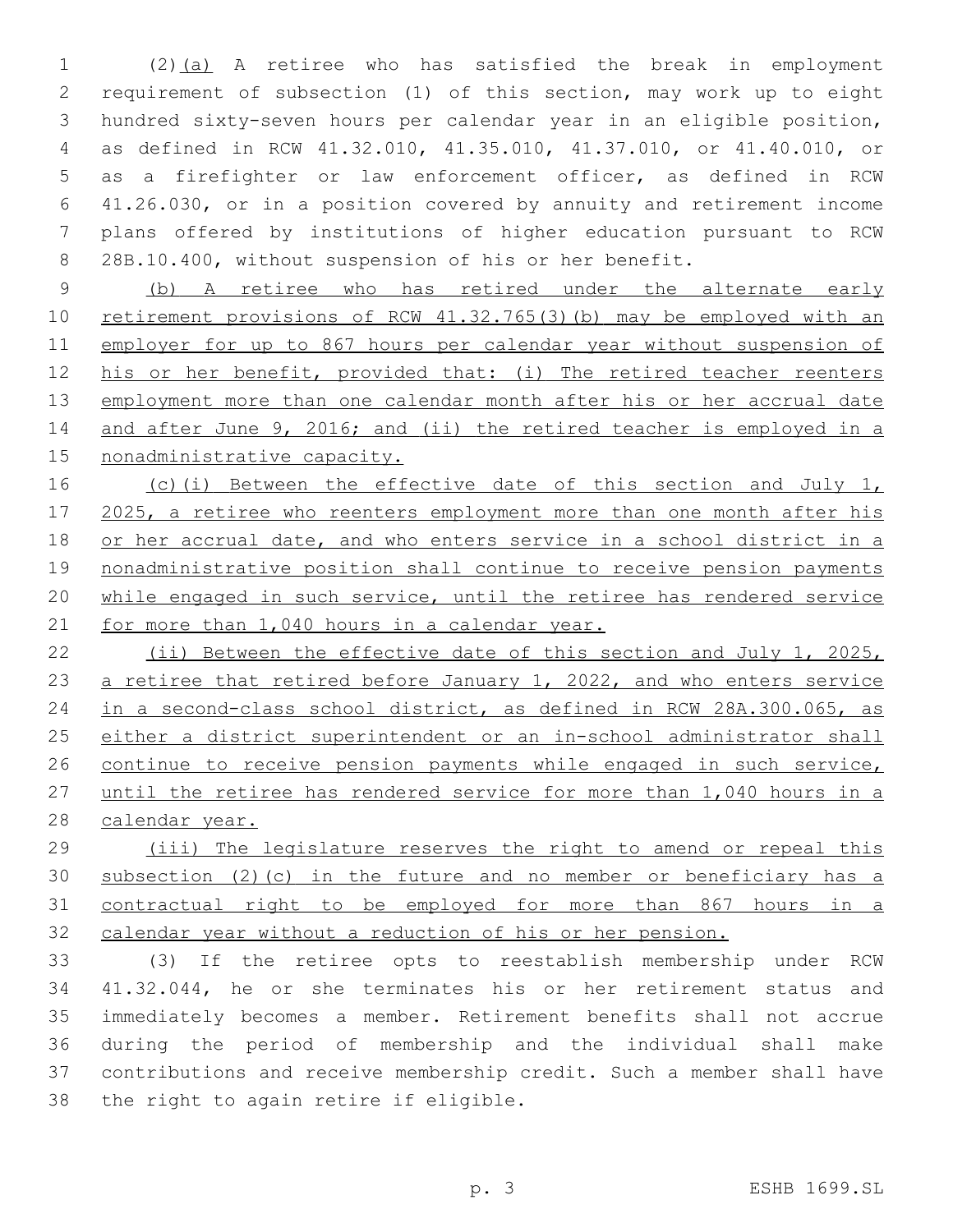**Sec. 3.** RCW 41.32.862 and 2011 1st sp.s. c 47 s 14 are each 2 amended to read as follows:

 (1)(a) If a retiree enters employment with an employer sooner than one calendar month after his or her accrual date, the retiree's monthly retirement allowance will be reduced by five and one-half percent for every seven hours worked during that month. This reduction will be applied each month until the retiree remains absent from employment with an employer for one full calendar month.

 (b) The benefit reduction provided in (a) of this subsection will accrue for a maximum of one hundred forty hours per month. Any benefit reduction over one hundred percent will be applied to the benefit the retiree is eligible to receive in subsequent months.

 (2)(a) A retiree who has satisfied the break in employment requirement of subsection (1) of this section, may work up to eight hundred sixty-seven hours per calendar year in an eligible position, as defined in RCW 41.32.010, 41.35.010, 41.37.010, or 41.40.010, or as a firefighter or law enforcement officer, as defined in RCW 41.26.030, or in a position covered by annuity and retirement income plans offered by institutions of higher education pursuant to RCW 28B.10.400, without suspension of his or her benefit.

 (b) A retiree who has retired under the alternate early retirement provisions of RCW 41.32.875(3)(b) may be employed with an employer for up to 867 hours per calendar year without suspension of his or her benefit, provided that: (i) The retired teacher reenters employment more than one calendar month after his or her accrual date and after June 9, 2016; and (ii) the retired teacher is employed in a nonadministrative capacity.

28 (c)(i) Between the effective date of this section and July 1, 2025, a retired teacher or retired administrator who reenters employment more than one month after his or her accrual date, and who enters service in a school district in a nonadministrative position shall continue to receive pension payments while engaged in such service, until the retiree has rendered service for more than 1,040 hours in a calendar year.

 (ii) Between the effective date of this section and July 1, 2025, a retiree that retired before January 1, 2022, and who enters service in a second-class school district, as defined in RCW 28A.300.065, as either a district superintendent or an in-school administrator shall continue to receive pension payments while engaged in such service,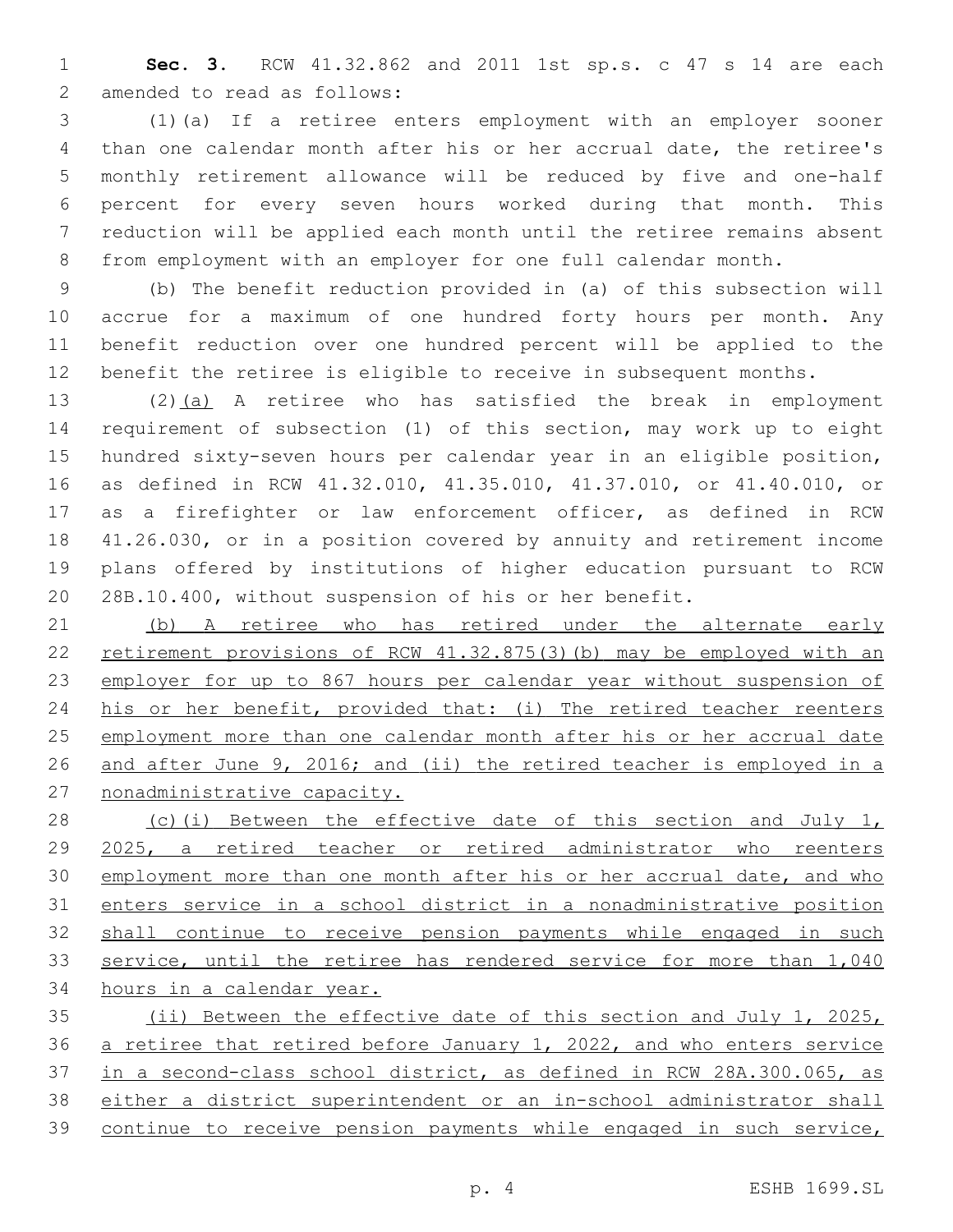until the retiree has rendered service for more than 1,040 hours in a 2 calendar year.

 (iii) The legislature reserves the right to amend or repeal this subsection (2)(c) in the future and no member or beneficiary has a contractual right to be employed for more than 867 hours in a calendar year without a reduction of his or her pension.

 (3) If the retiree opts to reestablish membership under RCW 41.32.044, he or she terminates his or her retirement status and immediately becomes a member. Retirement benefits shall not accrue during the period of membership and the individual shall make contributions and receive membership credit. Such a member shall have 12 the right to again retire if eligible.

 **Sec. 4.** RCW 41.35.060 and 2011 1st sp.s. c 47 s 15 are each 14 amended to read as follows:

 (1)(a) If a retiree enters employment with an employer sooner than one calendar month after his or her accrual date, the retiree's monthly retirement allowance will be reduced by five and one-half percent for every eight hours worked during that month. This reduction will be applied each month until the retiree remains absent from employment with an employer for one full calendar month.

 (b) The benefit reduction provided in (a) of this subsection will accrue for a maximum of one hundred sixty hours per month. Any benefit reduction over one hundred percent will be applied to the benefit the retiree is eligible to receive in subsequent months.

25 (2)(a) A retiree who has satisfied the break in employment requirement of subsection (1) of this section may work up to eight hundred sixty-seven hours per calendar year in an eligible position, as defined in RCW 41.32.010, 41.35.010, 41.37.010, or 41.40.010, or as a firefighter or law enforcement officer, as defined in RCW 41.26.030, or in a position covered by annuity and retirement income plans offered by institutions of higher education pursuant to RCW 28B.10.400, without suspension of his or her benefit.

 (b) A retiree in the school employees' retirement system plan 2 or plan 3 who has retired under the alternate early retirement provisions of RCW 41.35.420(3)(b) may be employed with an employer for up to 867 hours per calendar year without suspension of his or her benefit, provided that: (i) The retiree reenters employment more than one calendar month after his or her accrual date; and (ii) the retiree is employed in a nonadministrative position.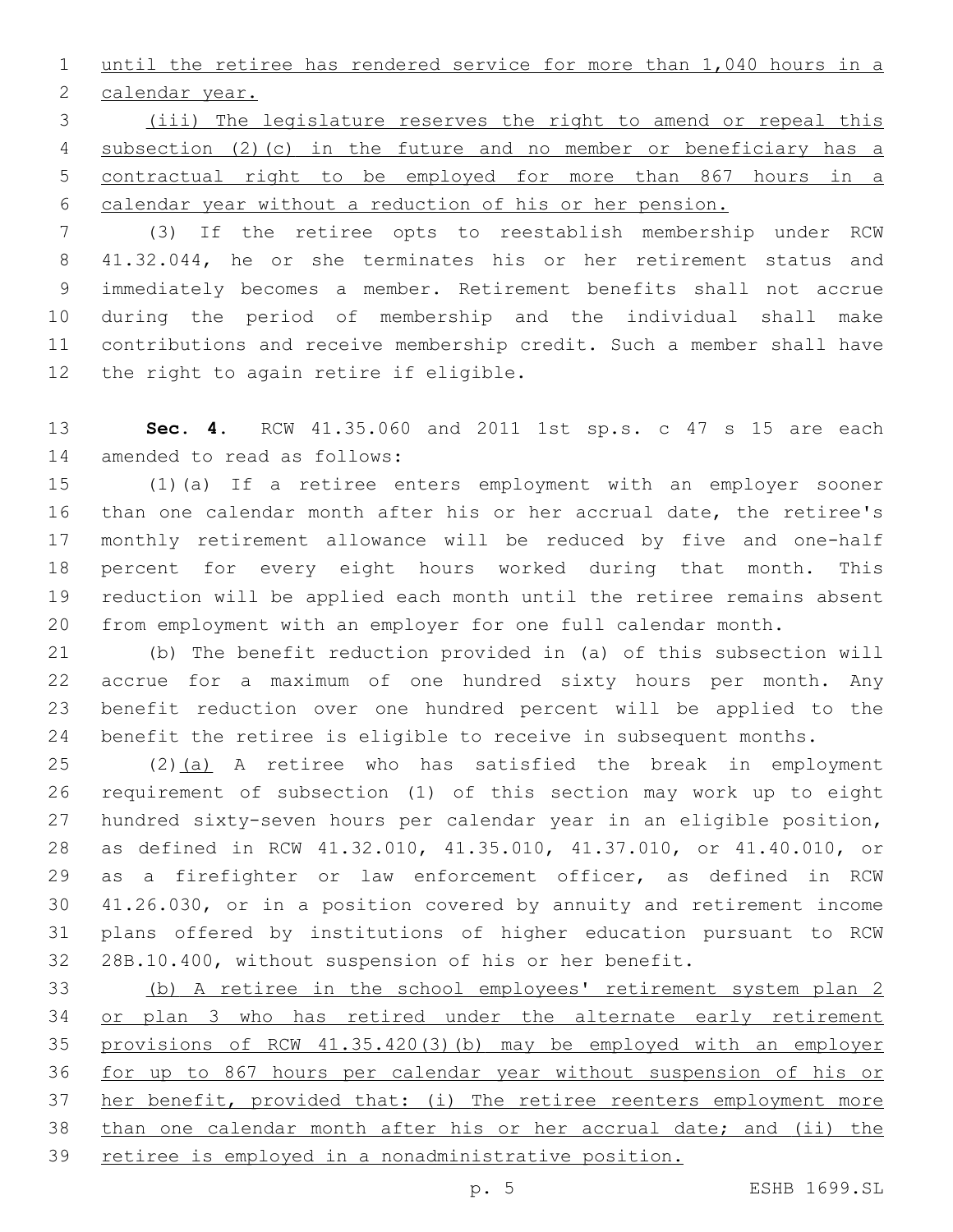(c) Between the effective date of this section and July 1, 2025, a retiree, including a retiree who has retired under the alternate early retirement provisions of RCW 41.35.420(3)(b) or 4 41.35.680(3)(b), who reenters employment more than one month after his or her accrual date, and who enters service in a school district in a nonadministrative position shall continue to receive pension payments while engaged in such service, until the retiree has 8 rendered service for more than 1,040 hours in a calendar year. The legislature reserves the right to amend or repeal this subsection (2)(c) in the future and no member or beneficiary has a contractual 11 right to be employed for more than 867 hours in a calendar year without a reduction of his or her pension.

 (3) If the retiree opts to reestablish membership under RCW 41.35.030, he or she terminates his or her retirement status and becomes a member. Retirement benefits shall not accrue during the period of membership and the individual shall make contributions and receive membership credit. Such a member shall have the right to again retire if eligible in accordance with RCW 41.35.420 or 41.35.680. However, if the right to retire is exercised to become effective before the member has rendered two uninterrupted years of service, the retirement formula and survivor options the member had at the time of the member's previous retirement shall be reinstated.

 **Sec. 5.** RCW 41.40.037 and 2015 c 75 s 1 are each amended to read as follows:24

 (1)(a) If a retiree enters employment with an employer sooner than one calendar month after his or her accrual date, the retiree's monthly retirement allowance will be reduced by five and one-half percent for every eight hours worked during that month. This reduction will be applied each month until the retiree remains absent from employment with an employer for one full calendar month.

 (b) The benefit reduction provided in (a) of this subsection will accrue for a maximum of one hundred sixty hours per month. Any benefit reduction over one hundred percent will be applied to the benefit the retiree is eligible to receive in subsequent months.

35 (2) $(a)$  A retiree from plan 1, plan 2, or plan 3 who has satisfied the break in employment requirement of subsection (1) of this section may work up to eight hundred sixty-seven hours per calendar year in an eligible position, as defined in RCW 41.32.010, 41.35.010, 41.37.010, or 41.40.010, or as a firefighter or law enforcement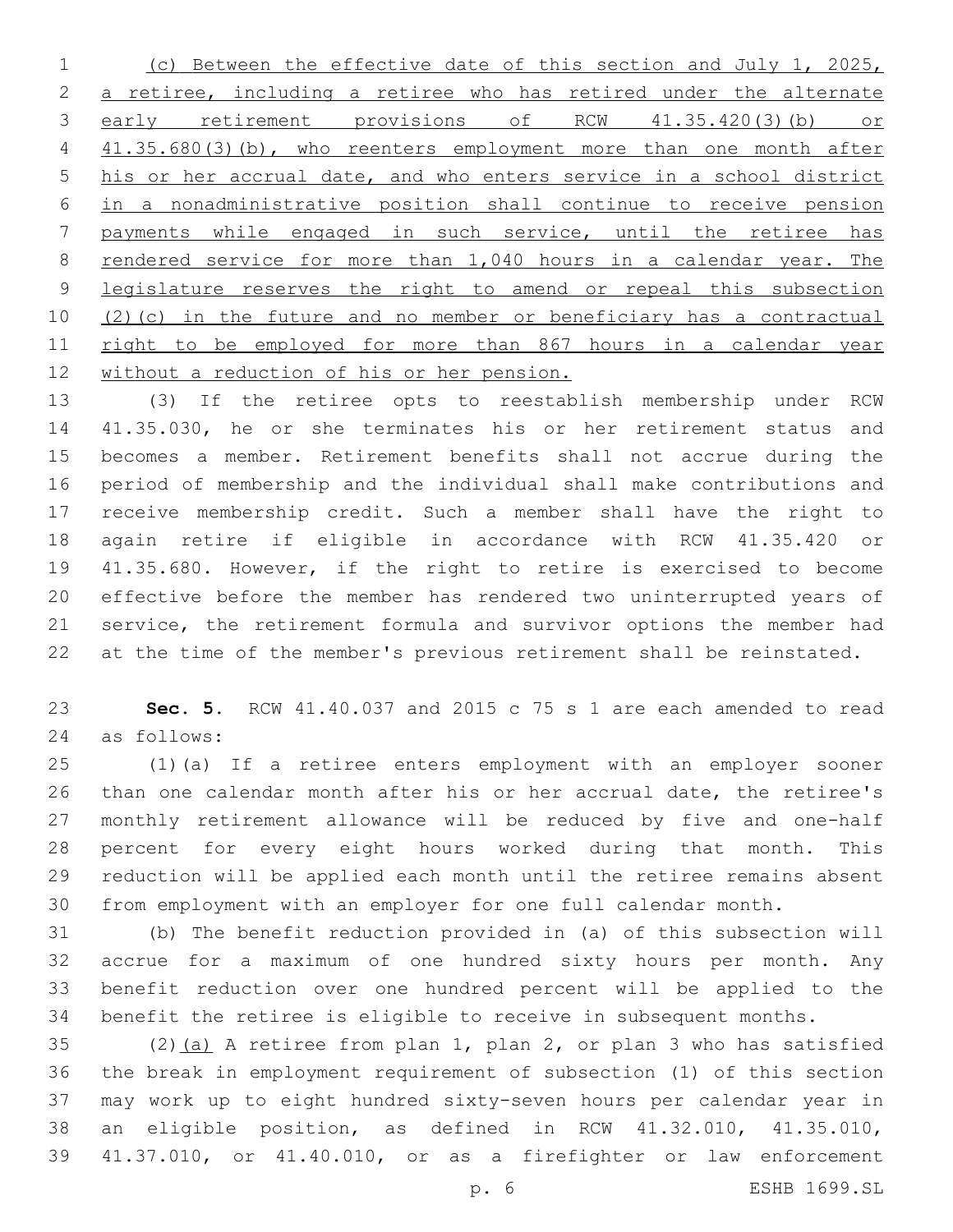officer, as defined in RCW 41.26.030, or in a position covered by annuity and retirement income plans offered by institutions of higher education pursuant to RCW 28B.10.400, without suspension of his or 4 her benefit.

 (b) Between the effective date of this section and July 1, 2025, a retiree, including a retiree who has retired under the alternate early retirement provisions of RCW 41.40.630(3)(b) or 8 41.40.820(3)(b), who reenters employment more than 100 days after his or her accrual date, and who enters service in a school district in a nonadministrative position shall continue to receive pension payments 11 while engaged in such service, until the retiree has rendered service for more than 1,040 hours in a calendar year.

 (3) If the retiree opts to reestablish membership under RCW 41.40.023(12), he or she terminates his or her retirement status and becomes a member. Retirement benefits shall not accrue during the period of membership and the individual shall make contributions and receive membership credit. Such a member shall have the right to again retire if eligible in accordance with RCW 41.40.180. However, if the right to retire is exercised to become effective before the member has rendered two uninterrupted years of service, the retirement formula and survivor options the member had at the time of the member's previous retirement shall be reinstated.

 (4) The department shall collect and provide the state actuary with information relevant to the use of this section for the select 25 committee on pension policy.

 (5) The legislature reserves the right to amend or repeal this section in the future and no member or beneficiary has a contractual right to be employed for more than five months in a calendar year 29 without a reduction of his or her pension.

 NEW SECTION. **Sec. 6.** The following acts or parts of acts are each repealed:

 (1) RCW 41.35.065 (Postretirement employment options) and 2019 c 33 295 s 308; and

 (2) RCW 41.32.068 (Postretirement employment options) and 2019 c 295 s 307 & 2016 c 233 s 7.35

 NEW SECTION. **Sec. 7.** This act is necessary for the immediate 37 preservation of the public peace, health, or safety, or support of